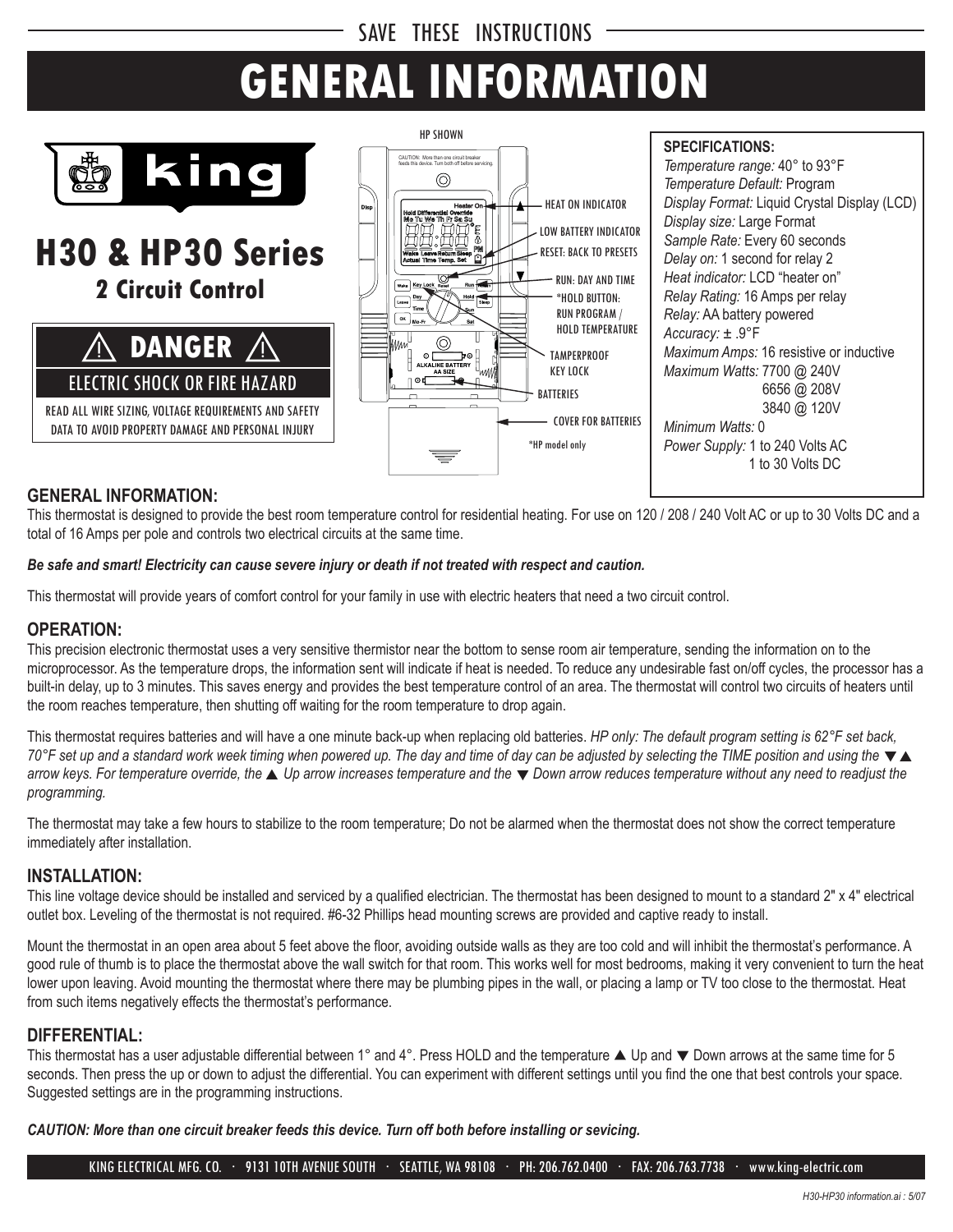SAVE THESE INSTRUCTIONS

# **INSTALLATION AND MAINTENANCE**



**H30 & HP30 Series**

**2 Circuit Control**





# $\bigwedge$  warning  $\bigwedge$

*READ CAREFULLY - These instructions were written to help prevent difficulties that might arise during thermostat*  installation. Studying the instructions first may save considerable time and money later. Observing the following *procedures will keep installation time to a minimum. Save these instructions for future use.* 

Thank you for buying this King thermostat. It should provide years of service and comfort to your home. Inspect the package. Enclosed should be the thermostat with its cover and two screws.

- **1.** Check the total load of the load being connecting to the thermostat. The maximum wattage per pole at 240 Volt is 3840 Watts, 208 Volt is 3328 Watts, 120 Volt is 1920 Watts and 16 Amps/480 Watts at 30 Volt DC per switch. It is important to stay below this total wattage when connecting the thermostat. Lower wattage prolongs the the life of the contacts in the relay.
- **2.** To wire the thermostat determine which wires are coming from the breaker panel and which wires lead to the heater wire per diagram.
- **3.** Remove cover of thermostat by placing thumb on LCD display and fingers on top edge of cover. Pull towards you. This will expose the top mounting screw. Put thumb on the lower part of the battery cover and pull down to expose mounting screw and battery compartment.
- **4.** There may be a pair of white wires connected in your junction box. If so, leave them alone and work with the black wires.
- **5.** Take a black power lead and attach it to the yellow lead on the thermostat. Repeat for the other black lead but attach to red lead on thermostat.
- **6.** Attach the black leads that feed the heater to the remaining red and yellow leads. Both circuits will be controlled by one thermostat. Make sure you have the proper phases together by using a voltmeter.
- **7.** Push the wires carefully into the junction box making sure no wires are pinched or will obstruct the screws mounting the thermostat. Now attach the thermostat to the wall using the #6-32 Phillips head screws provided. Do not over tighten screws.
- **8.** Install AA batteries to start display. Replace cover. *Batteries operate relay and display only*; they are not charged by line voltage power and should last one year. A half-filled battery shape icon saying "Lo" will appear on the LCD to indicate battery replacement is necessary.
- **9.** Turn on power. Test by increasing set point to higher than current room temperature by tapping the ▲ Up button. There will be up to a 3 minute delay in turning on. You will hear a small click and "Heater On" will appear in the LCD; the heater should be on now. Turn the thermostat down by tapping on the  $\nabla$  Down arrow. You will hear a small click and the heater will be off.
- **10.** You have now verified the thermostat is in perfect working order and ready for years of trouble-free operation.
- **11. Mounting tips:** Make sure nothing is nearby (plumbing pipes in the wall, a lamp close by, direct sunlight, a T.V. set, and/or cold drafts from a door opening) that could affect the average room temperature sensing of the thermostat. Typically the best, most convenient location is on inside walls above the light switch for that room. Do not install on an outside wall if possible.
- **12. Cleaning:** Canned compressed air works great to clear any dust accumulation, while a damp cloth will additionally clean the plastic case surface of finger prints. Strong spray cleaners may damage the plastic case or remove writing or arrows screen-printed on buttons. Blow out any dust that may accumulate on top or bottom air vents. Good air circulation is key to long life and accurate operation.
- **13. Humid locations:** Mildly humid location like bathrooms may reduced life due to corrosion on the contact and lint from towels getting into thermostat air vents. To extend life blow out vent regularly and mount thermostat away from shower locations or other high humidity areas.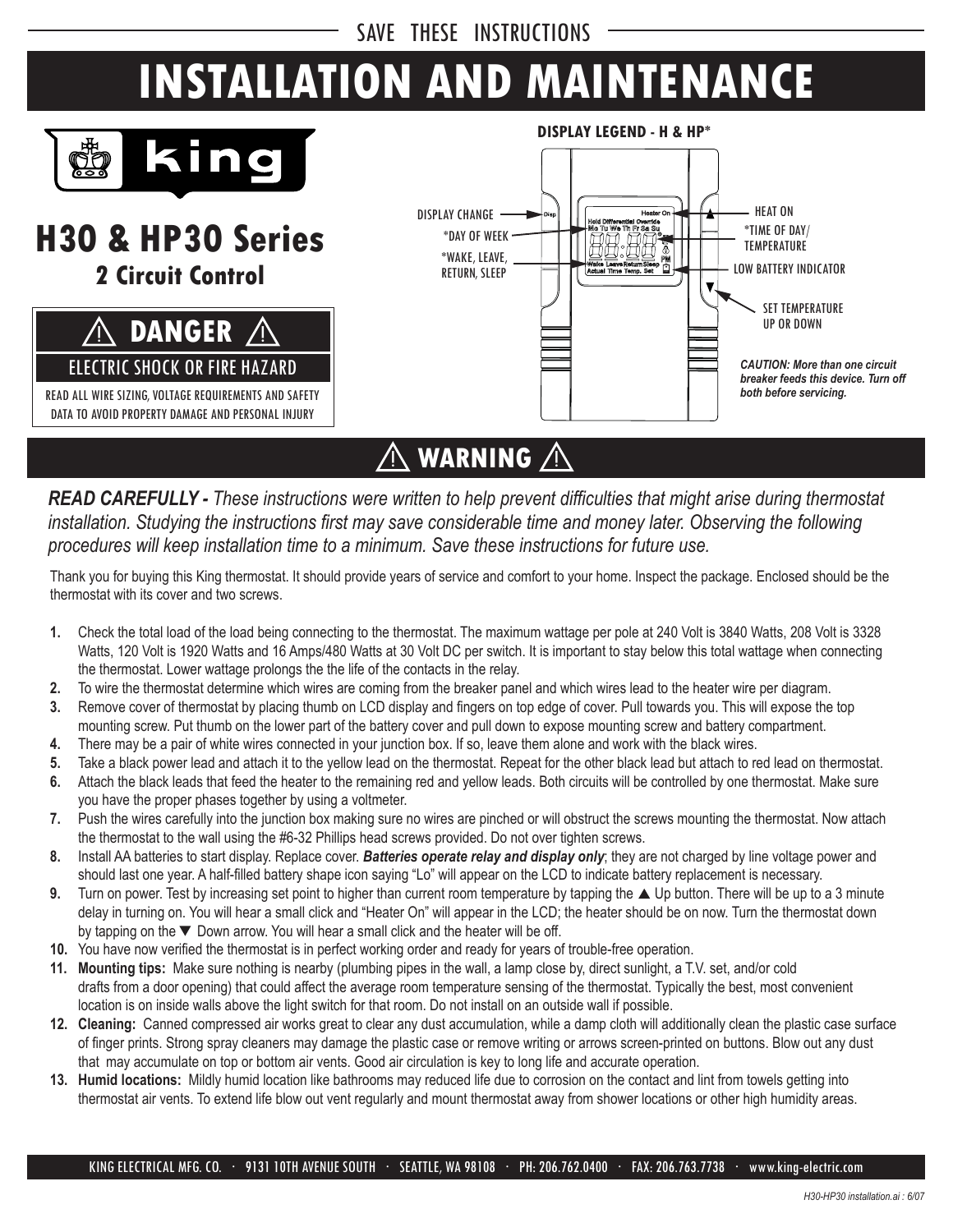# SAVE THESE INSTRUCTIONS

# **WIRING INSTRUCTIONS**



# **H30 & HP30 Series 2 Circuit Control**

! **DANGER** ! ELECTRIC SHOCK OR FIRE HAZARD READ ALL WIRE SIZING, VOLTAGE REQUIREMENTS AND SAFETY

DATA TO AVOID PROPERTY DAMAGE AND PERSONAL INJURY

- **1.** To wire the thermostat determine which pair of wires are coming from the breaker panel and which wire leads to the heaters.
- **2.** Take a black lead from the circuit breaker panel and attach it to the yellow lead on the thermostat. This provides power to one relay and controls one circuit. Repeat for other black lead but attach to red lead. Make sure you have the right phase.
- **3.** Take the lead that goes to the heater and attach it to the red lead on the thermostat. Repeat for other yellow lead checking phase with voltmeter.
- **4.** Remove cover of thermostat by placing thumb on LCD display and forefinger on top of cover, pulling cover back to expose mounting screws and programming buttons. Slide battery cover off to expose lower mounting screw.
- **5.** Push the wires carefully into the junction box making sure no wires are pinched or obstruct the screws mounting the thermostat. Now attach the thermostat to the wall with the #6-32 Phillips head screws captive and ready to install.
- **6.** Hold thermostat on wallbox and screw in top and bottom mounting hole. Attach to wallbox. Install batteries and replace cover.
- **7.** TESTING: Test by increasing set point to higher than room temperature by tapping the  $\triangle$  Up button. There will be up to a 3 minute delay in turning on. You will hear a small click and "Heater On" will appear on the LCD; the heater should now be on. Turn the thermostat down by tapping on the  $\nabla$  Down arrow.
- **8.** *Differential Adjustment:* Hold both temperature ▲ Up and ▼ Down buttons for 5 seconds. The screen will go blank then show one digit. This is the number of degrees that the thermostat will over or undershoot the desired temperature. Adjust the setting between 1° and 4° by tapping the  $\blacktriangle$  Up or  $\nabla$  Down arrow. Adjust to suit your comfort level. Customarily the higher wattage heater needs a higher degree of anticipation.
- **\*** *To change the display from Fahrenheit to Celsius requires opening the thermostat and applying a small jumper on circuit board. For assistance please contact the factory at (800) 603-5464 ext. 111*



**CAUTION:** *More than one circuit breaker will need to be turned off in order to install or service this thermostat.*



NOTE: When wiring verify proper phase with a voltmeter for each circuit.



#### **2 Independant 2-Pole Breakers**